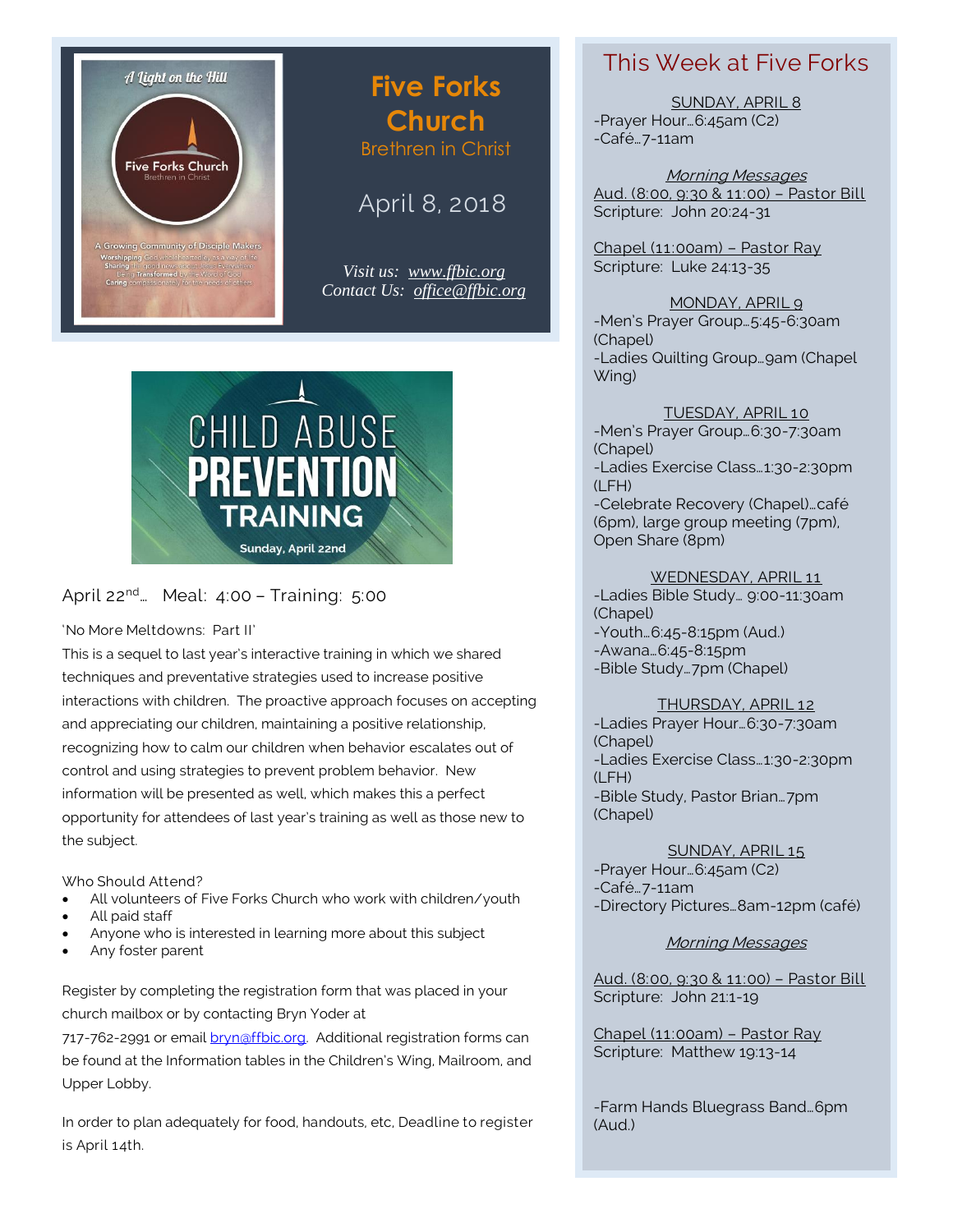*The #1 Bluegrass Band In America – The Farm Hands Coming To Five Forks*



Sunday, April  $15^{th}$ ... 6:00 P.M.

The Farm Hands is an award-winning band based out of Nashville, TN. They are top-notch singers, songwriters, and instrumentalists! They put on a very entertaining, funny and inspiring program appropriate for all ages.

There is no admission fee or ticket needed, but a love offering will be taken.



Maybe you missed out on getting your picture taken for our online directory late last year. Or perhaps you've just begun attending Five Forks in 2018. Either way, we have set aside two dates - both on Sunday morning - in order for Bonnie Branthaver to take your picture and add you to our church picture directory.

Bonnie has been gracious enough to offer her services, and so she will be set up in the back corner of the Cafe on Sunday morning, April  $15<sup>th</sup>$  and again on Sunday morning, May  $13<sup>th</sup>$  from 8 until 12:30.

You will be asked to sign a release form allowing us to place your picture in the directory. The directory page on our website will be password protected with passwords only given to those connected to the Five Forks Church.

Please stop down before or after the service you attend in order for Bonnie to take your picture!

# Attendance

ATTENDANCE (April 1)

Sunday's Worship Total = 1,067 8:00 Auditorium = 235 9:30 Auditorium = 519 11:00 Auditorium = 248 11:00 Chapel = 45 Bible Connection = Did not meet Nursery (9:30 & 11:00) = 20

Total Sunday School = 180

Wed. Eve. (April 4) = 266

## Food Pantry " Item of the Month" for April:

Canned Meat (Tuna, Salmon, Chicken, etc)

Place donations in the orange tub in the lower lobby.

### **Operation** Christmas Child April:

Small toys, jump ropes, matchbox cars, harmonica, balls, small soccer balls (w/pump)

Place donations in the designated boxes in the lower and upper lobbies.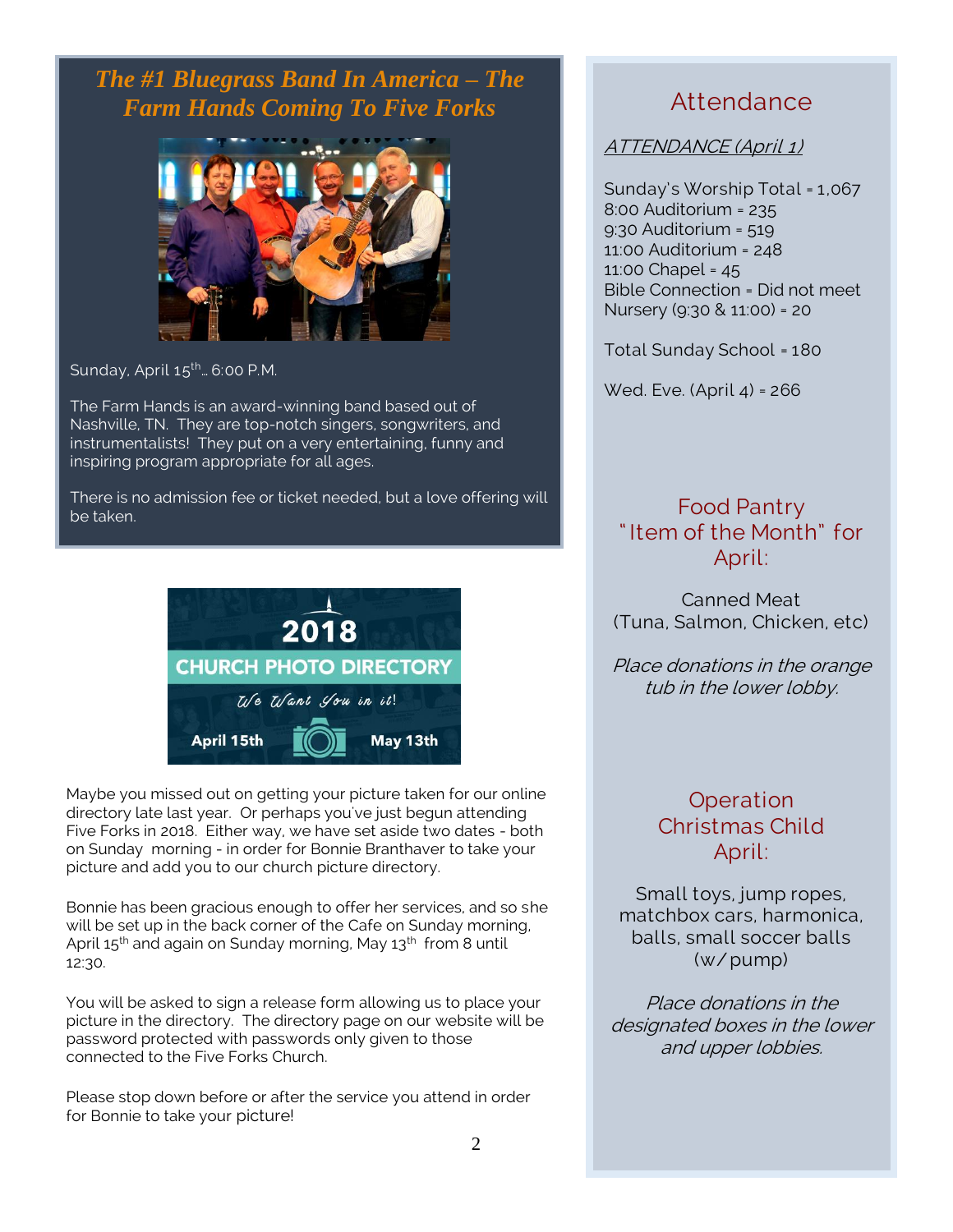# *Please Help Impact The Life Of A Child*



The world is hopeless without Jesus and children desperately need the hope of Jesus. We are looking for adults to join us in providing lifechange through personal encounters with God for our local elementary students through the Bible Released Time Program (part of Joy El Ministries).

Once a week (Thursday afternoons) we take students from Mowrey Elementary School and bring them here to Five Forks BIC to teach bible stories and scripture memorization. For many of these students, our program is the only exposure they have to the Good News.

We are seeking volunteers to help listen to children say their verses and to be examples for them on how to follow the Christian path in life. This program has proven to be a great blessing for students and volunteers alike. Please consider joining us in this mission to reach the hearts of children for the Lord.

We meet Thursday afternoons from 1:00 to 4:00 every week starting in September and going through April. For more information, contact Laurie Thomas at 717-387-0682 or email [lauriecmscrap@embarqmail.com.](mailto:lauriecmscrap@embarqmail.com)

# *City Rockfest Tour Coming To Five Forks*



The world's largest Christian rock tour "City" Rockfest Tour" is coming to the Five Forks Church! The Concert will be held in our Multi-Purpose Room on Sunday evening, May 6<sup>th</sup>. Tickets are \$20 for General Admission and \$30 for VIP tickets.

Many in our church may not be familiar with the bands who comprise this tour: Disciple...Seventh Day Slumber...Random Hero...Spoken...As We Ascend, but their presentation of the gospel is as strong and as direct as any of the bands and artists we have hosted at Five Forks in the past.

If you are struggling and need some hope, encouragement, or just want to have a good time listening to Christian Rock, please make plans to come out.

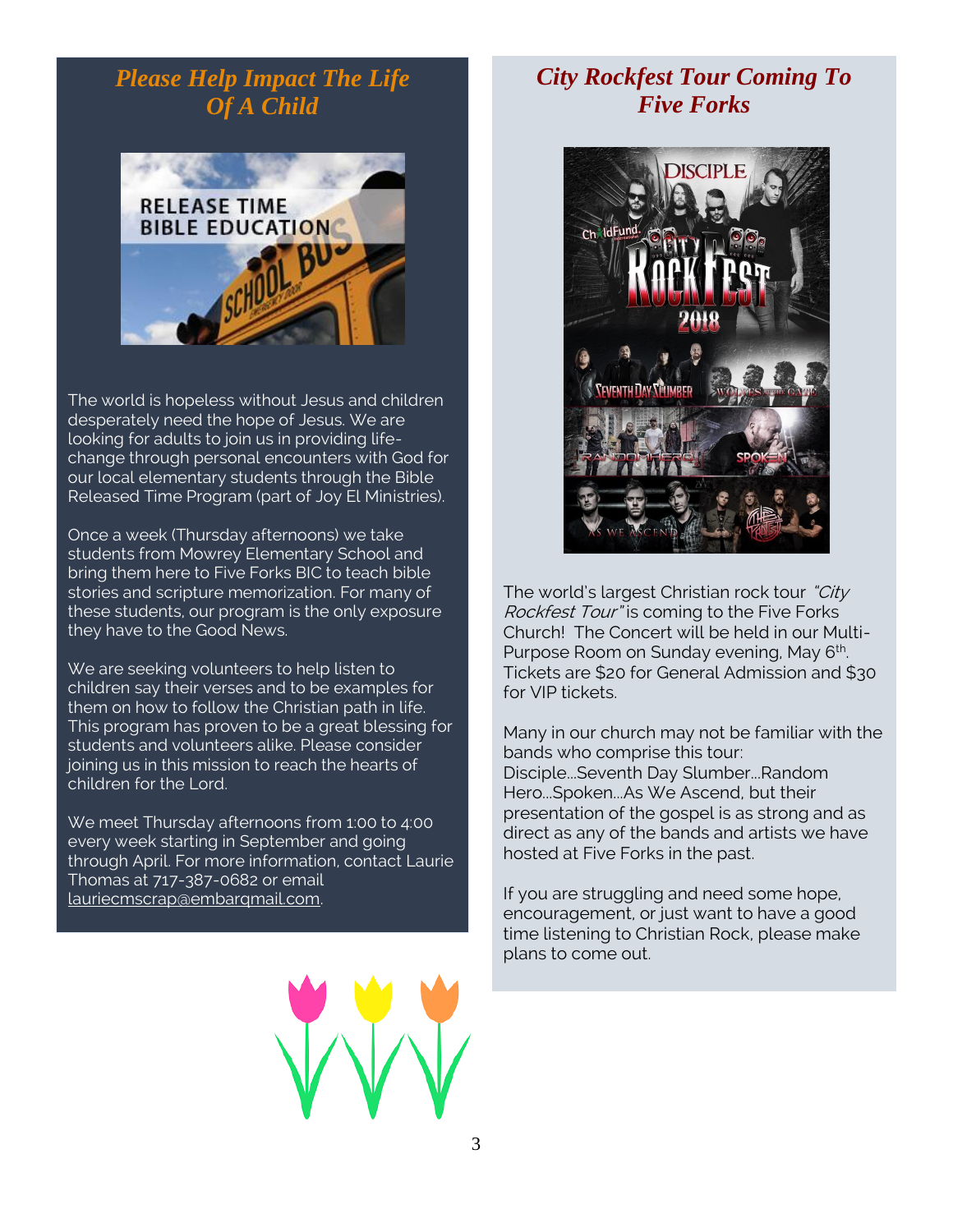To our Church Family, Den and I want to thank Pastor Bill for coming to the hospital and saying prayer with us before Den`s knee surgery. We want to thank our church family for the flowers and phones calls and for your prayers. Den is home and doing well. Right now we have therapy twice a week. Thanks a Bunch, Denny & Bobbie Bumbaugh



Melinda Hawk Paul Myers



*Congratulations to Michelle & Jared Wenger with the birth of their daughter, Jocelyn Grace Wenger on March 31, 2018. She weighed 7 lbs. 9 oz. and was 19 inches long.*

# *Alzheimer's Support Group Meeting*



The next Alzheimer's Education and Support Group meeting will be held Wednesday, April 11<sup>th</sup> at Quincy Village in Colestock Health Center in the Bryson Room.

Registration: 1:30; Program begins at 2:00pm

Jen Holcomb will be returning to show the film "Grace" as a follow up from the March meeting. You will not want to miss this!

Question? Please contact Barb Tengler at 717-762-3372.